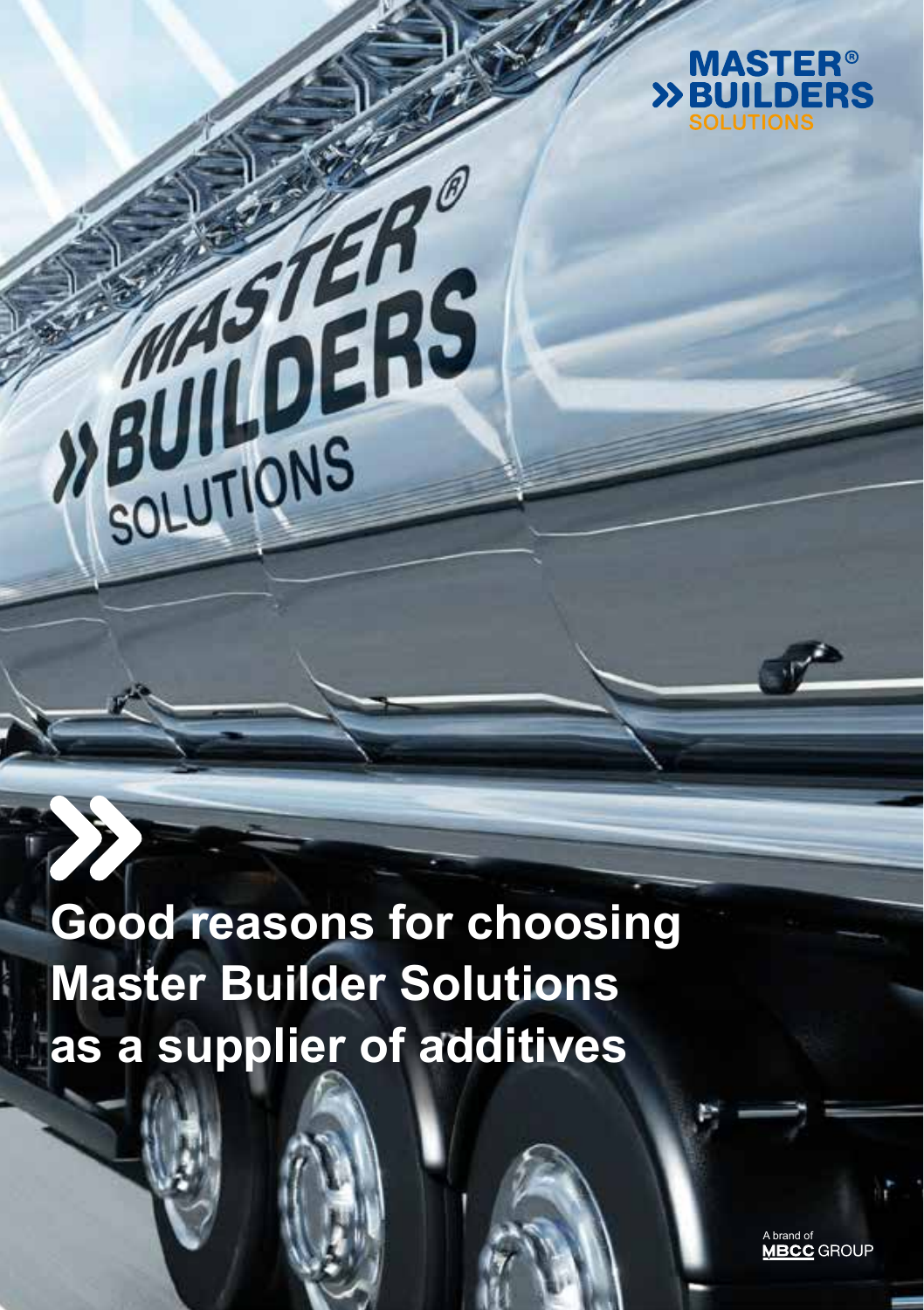

### **Good reasons for choosing Master Builders Solutions**

Why Precast producers, concrete product factories, ready-mix producers and contractors choose Master Builders Solutions as a supplier of chemistry.

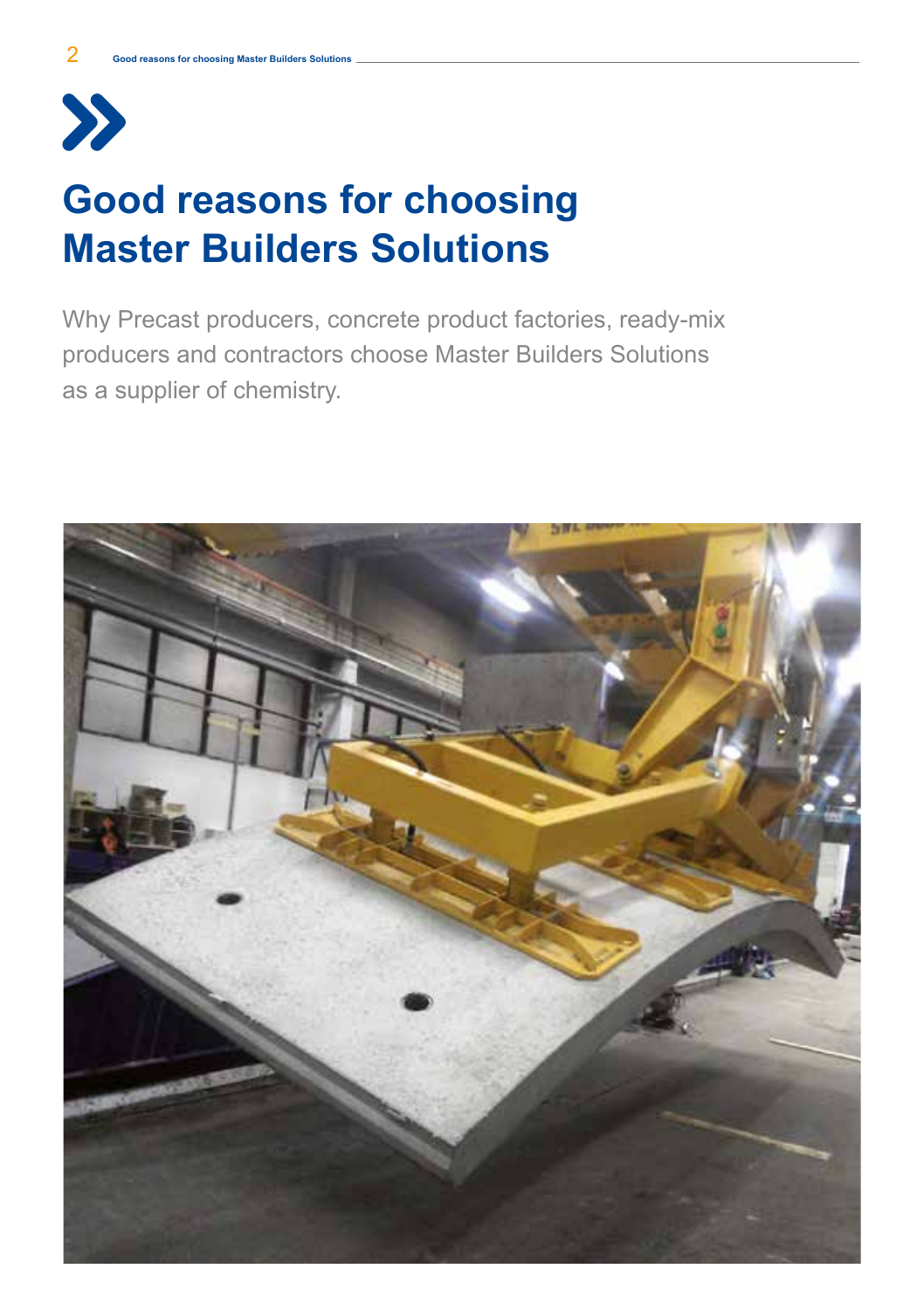## $\boldsymbol{\Sigma}$ **Commitment**

Master Builders Solutions is an active partner in the concrete industry and widely recognised as the leading expert in the Danish additive sector.

We are professionally involved with Dansk Beton and its underlying product groups and our expertise is also expressed in the fact that we often taken part in projects and work on producing standards. In addition, research circles often look to Master Builders Solutions to act as a sparring partner and to provide professional knowledge.

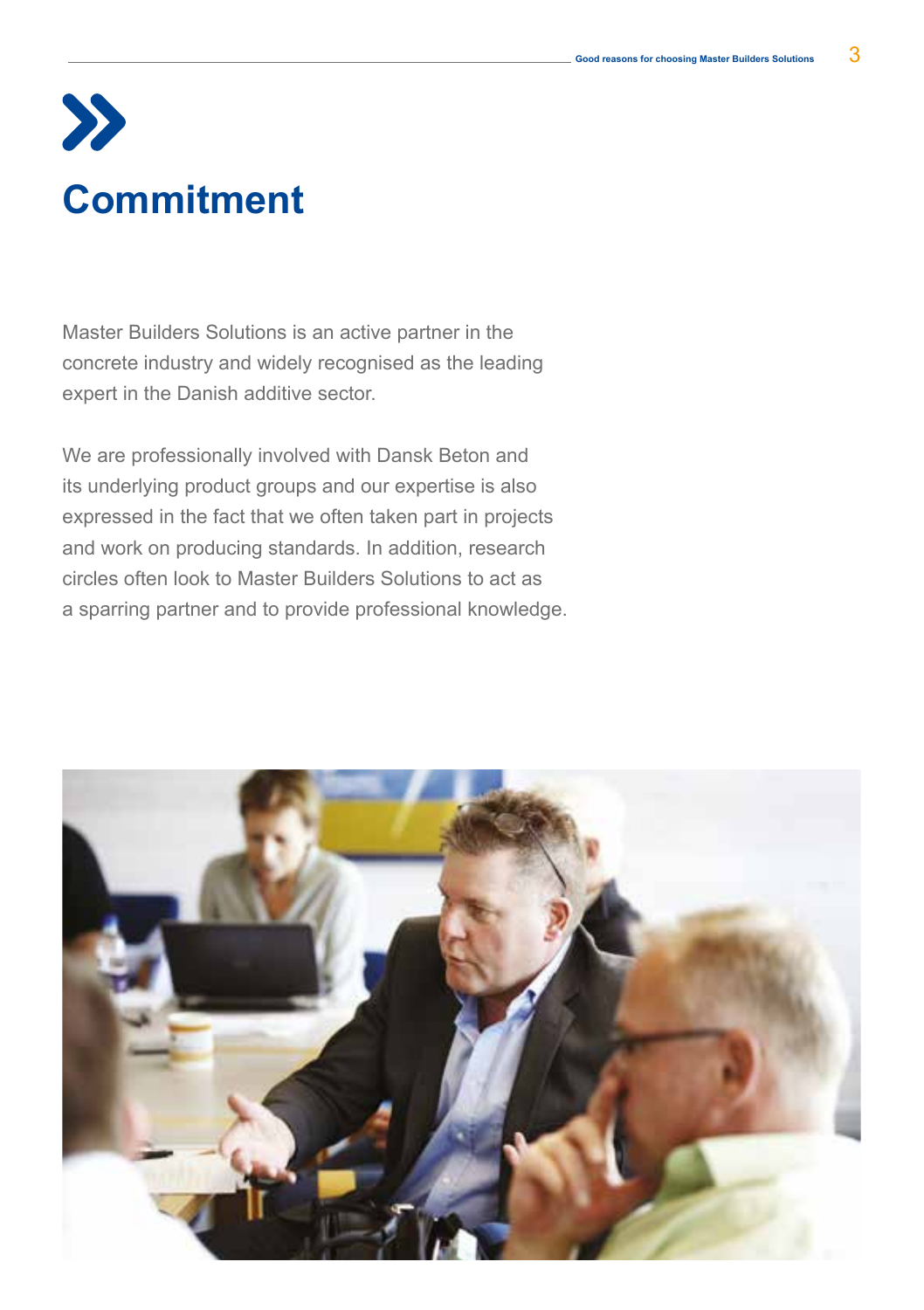

As a customer of Master Builders Solutions, you have direct access to the additive industry's biggest and most experienced team. We cover the whole of Denmark in all relevant specialist areas and, together, the four members of our team have more than 56 years' experience of additives for the concrete industry.

Although the four members of the team have different functions and work in different geographical areas, all our technical sales are characterised by close cooperation across our Danish organisation – and the full backup of our head office in Rødekro.

At the same time, we are part of both Nordic and European organisations that give us (and thereby you) access to yet more experienced specialists. If your company operates in a pan-European context, Master Builders Solutions can, therefore, quickly and flexibly meet any challenges across different countries.

**Finn Møller Sørensen** Segment Manager DK Tlf. 40 56 62 12 finn.soerensen @mbcc-group.com



**Allan Tolstrup** Account Manager Tlf. 40 56 62 07 allan.tolstrup @mbcc-group.com



**Jesper Chrone** Account Manager Tlf. 40 56 62 08 jesper.chrone @mbcc-group.com



**Jens Qvist** Technical Manager Tlf. 40 56 62 03 jens.qvist @mbcc-group.com

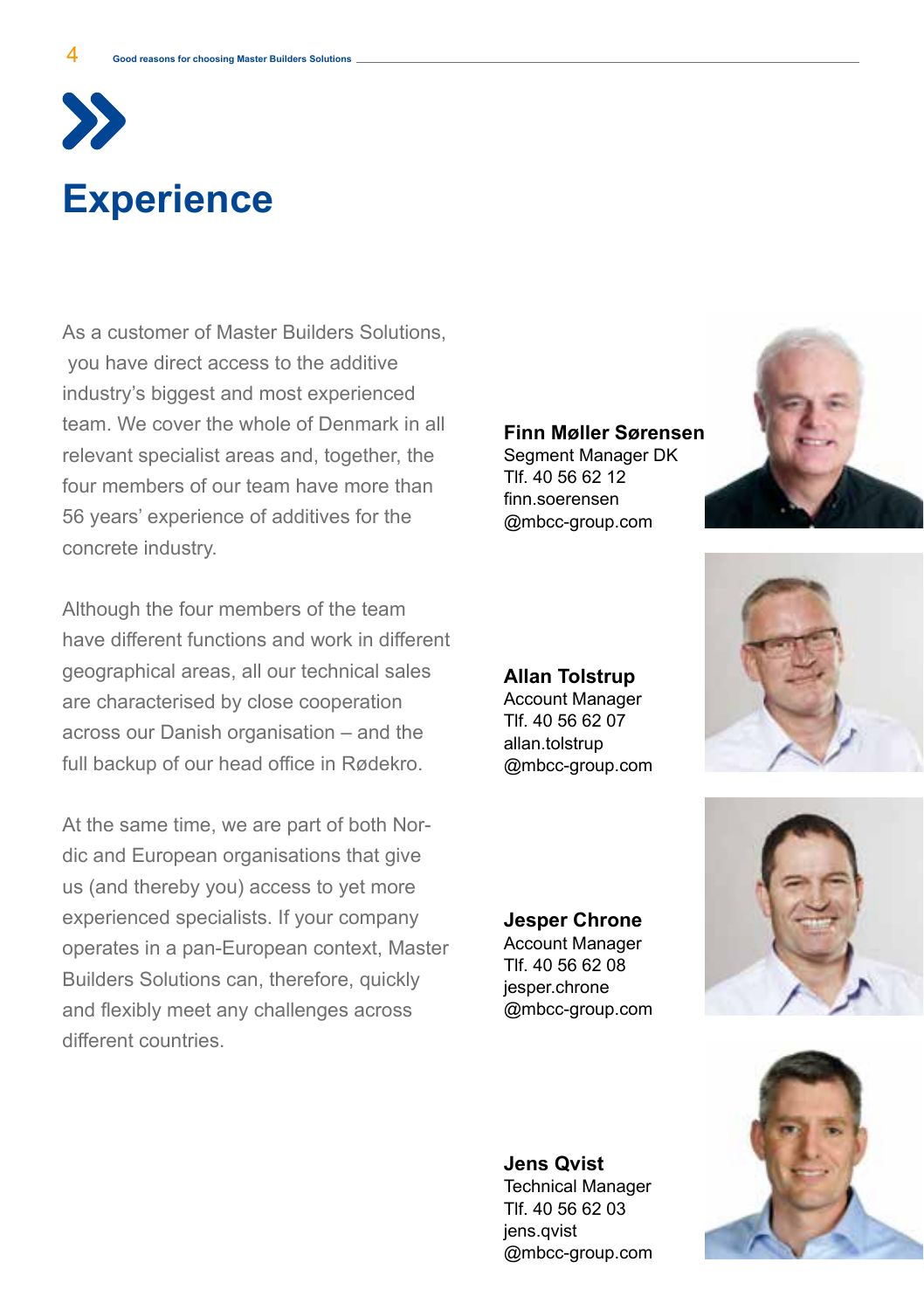# $\sum$ **Insight**

The combination of many years' experience and our geographical distribution means that our team has an immensely valuable knowledge of local conditions. We are also close to our customers' customers, e.g. the most important civil engineering companies and, in many cases, their customers also. This gives us an even greater opportunity to take a wide view of things when we are providing advice and developing products.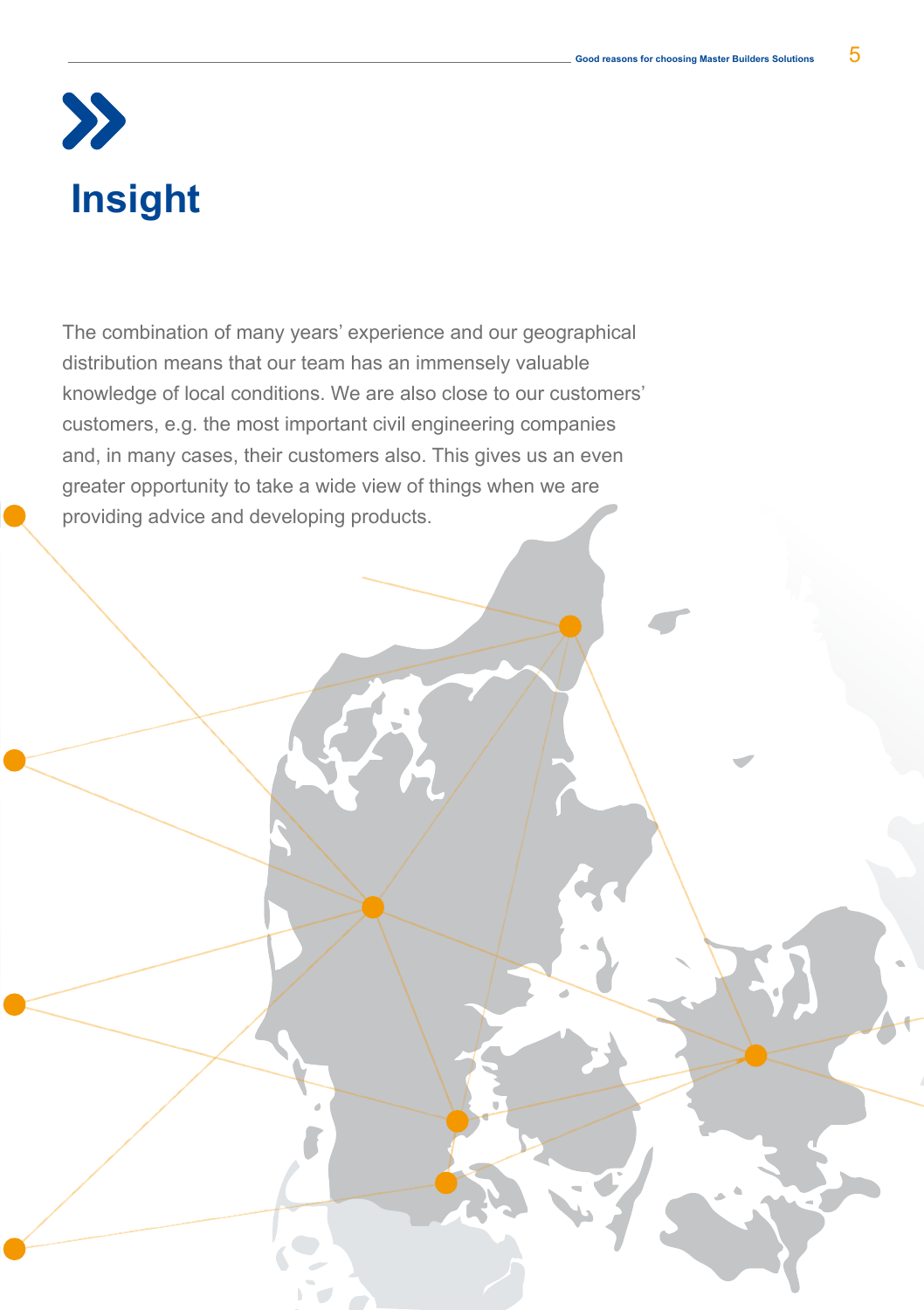## $\sum$ **The laboratory**

At our laboratory in Rødekro, we test the effect of our additives directly using our customers' available raw materials and on the basis of the concrete formula the customer uses. This is how we obtain important knowledge and, at the same time, save time and resources when the final trials are to be carried out as part of the customer's production.

In the case of smaller concrete mixtures, our experienced technical team can also work on concrete proportioning, formula optimisation etc. The laboratory often participates in projects for the entire Nordic region or Europe and, in so doing, obtains an immensely wide knowledge of concrete, benefitting our Danish customers.

The laboratory has equipment for testing compressive strength, heat generation, material analyses and various chemical analyses.

These many opportunities mean more of our customers regularly sending their technical personnel on visits to our laboratory in Rødekro. Here, we find solutions that can subsequently be tested in the customer's own concrete production.

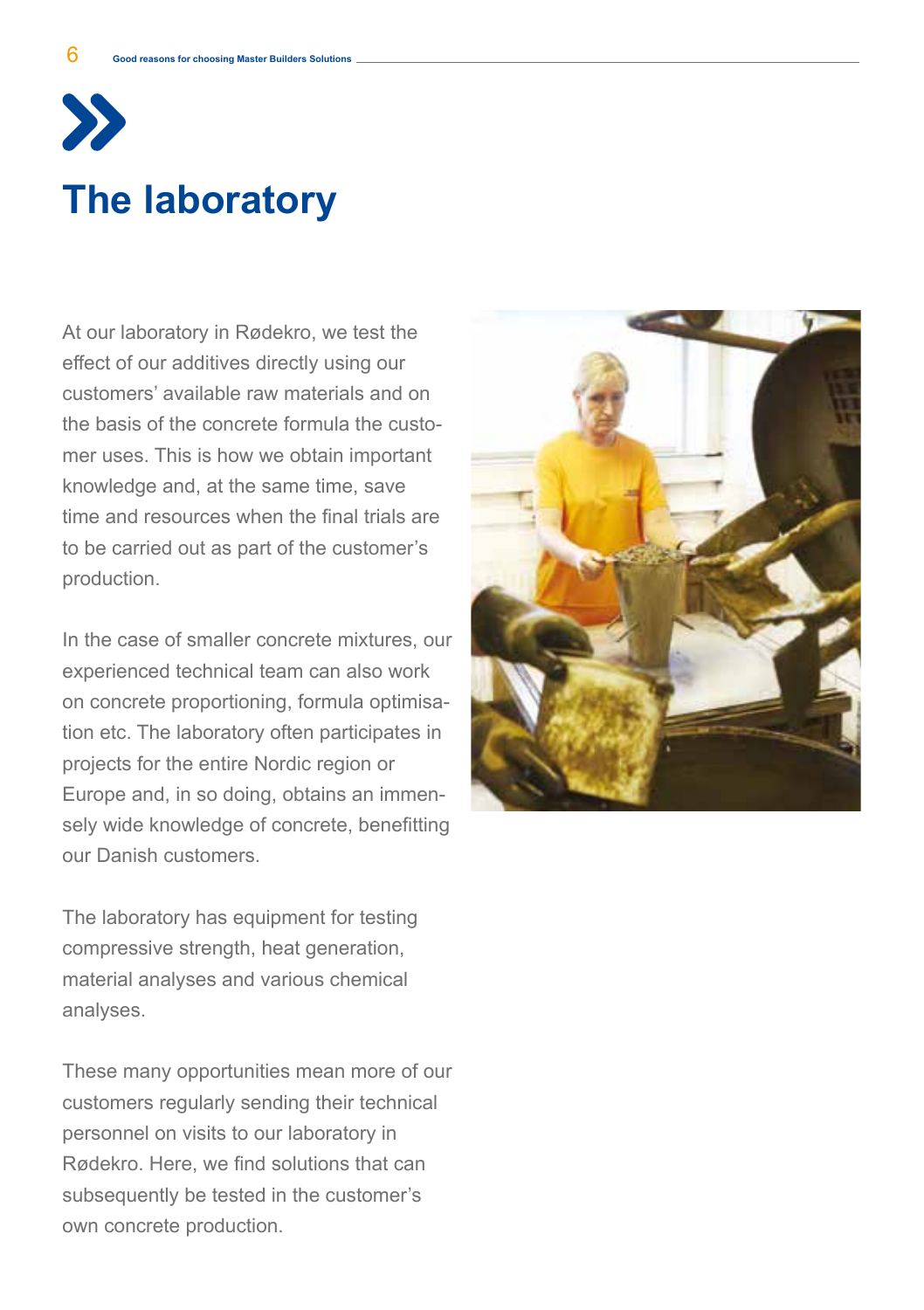### **Air Void analyses:**

Provides a quick and very accurate picture of the distribution of air voids in the concrete and thereby give an indication of the concrete's ability to satisfy the requirements for air void analyses in accordance with DS 2426.

The Air Void Analyser is transportable, making it possible to carry out tests at customers' premises.

### **IC-test:**

Provides the opportunity to test dry concrete for, for example, pavement blocks, pipes and hollow-core slabs. Compaction, cycle times, density and strengths are tested.



### **Vicat measurement:**

Analysis of the concrete's setting times.

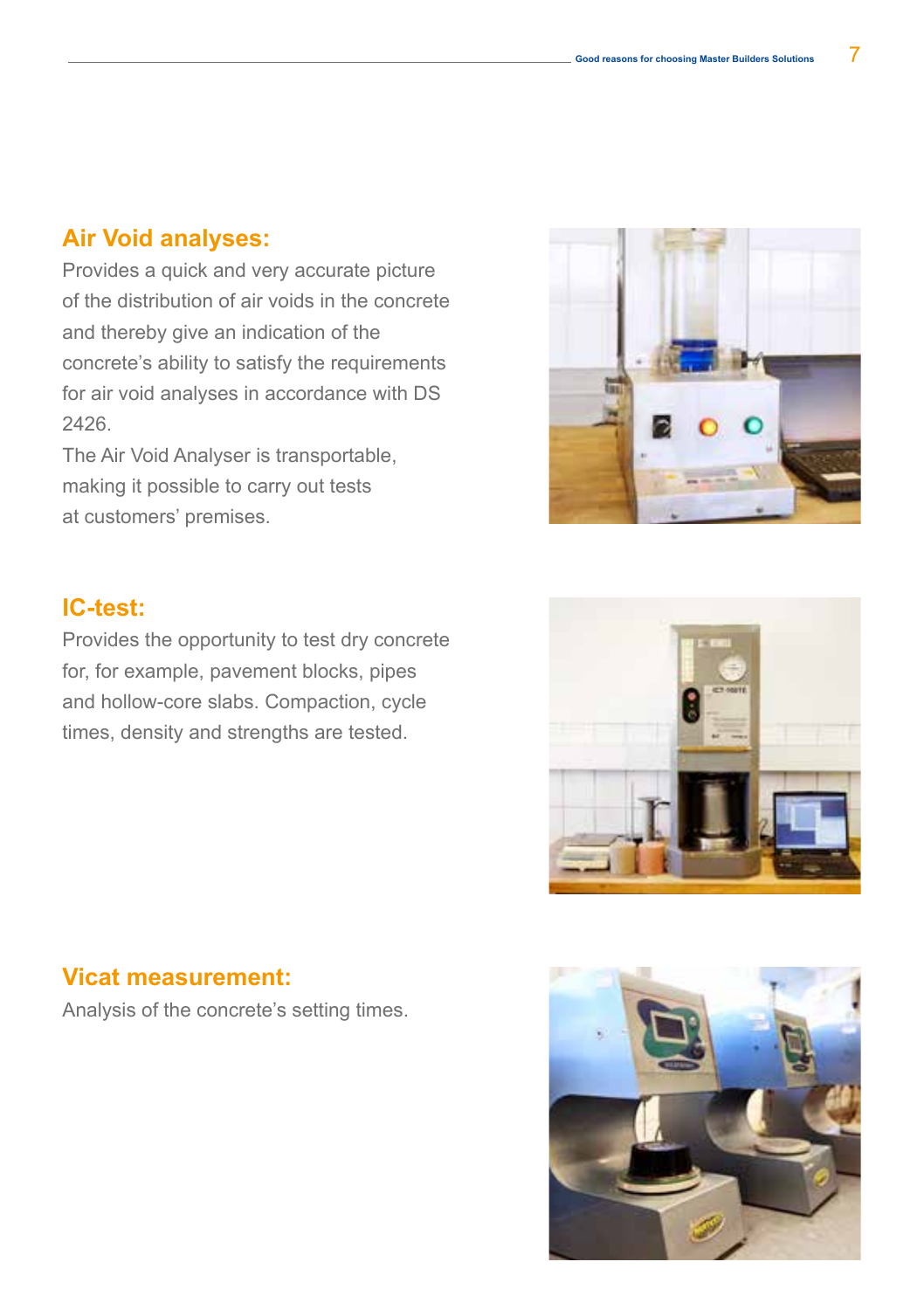

### **Product development**

The technical staff at the laboratory in Rødekro are continually working on developing and optimising Master Builders Solutions' product range so that they meet every individual customer's needs in the best possible manner.

By and large all products in our range are adapted to Danish raw materials and the Danish climate. Instead of simply offering standard products from our German parent company, we are involved in a close development partnership with Master Builders Solutions' global research departments in Europe and can thereby customise products for the Danish concrete industry.

Often product development takes place in close cooperation with our customers. Taking our customers available raw materials as our starting point, we then create tailor made products for our customers.

In the event of changes to the technical values and properties of the raw materials, our technical team can, if necessary, compensate for these variations and ensure that the additives used match the general composition of the concrete.

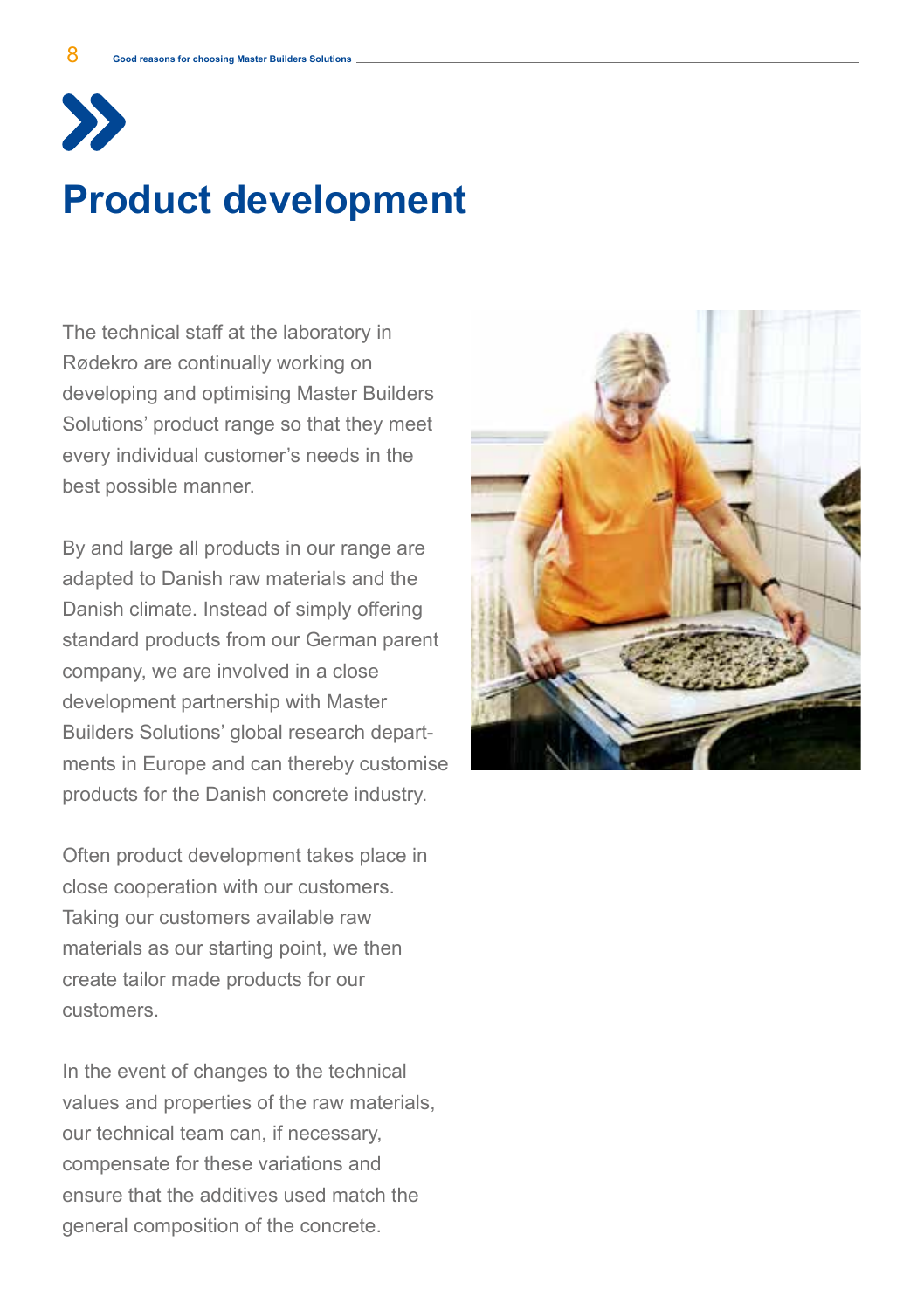## $\boldsymbol{\Sigma}$ **Production**

Polymers and other raw materials are produced at Master Builders Solutions' ultra-modern production facilities in Europe and then transported to Denmark. The majority of our finished products are, therefore, produced locally at our own facility in Rødekro.

This local production gives our customers a number of advantages. Above all, this means tremendous flexibility and that we can produce large quantities of additives for quick delivery at short notice.

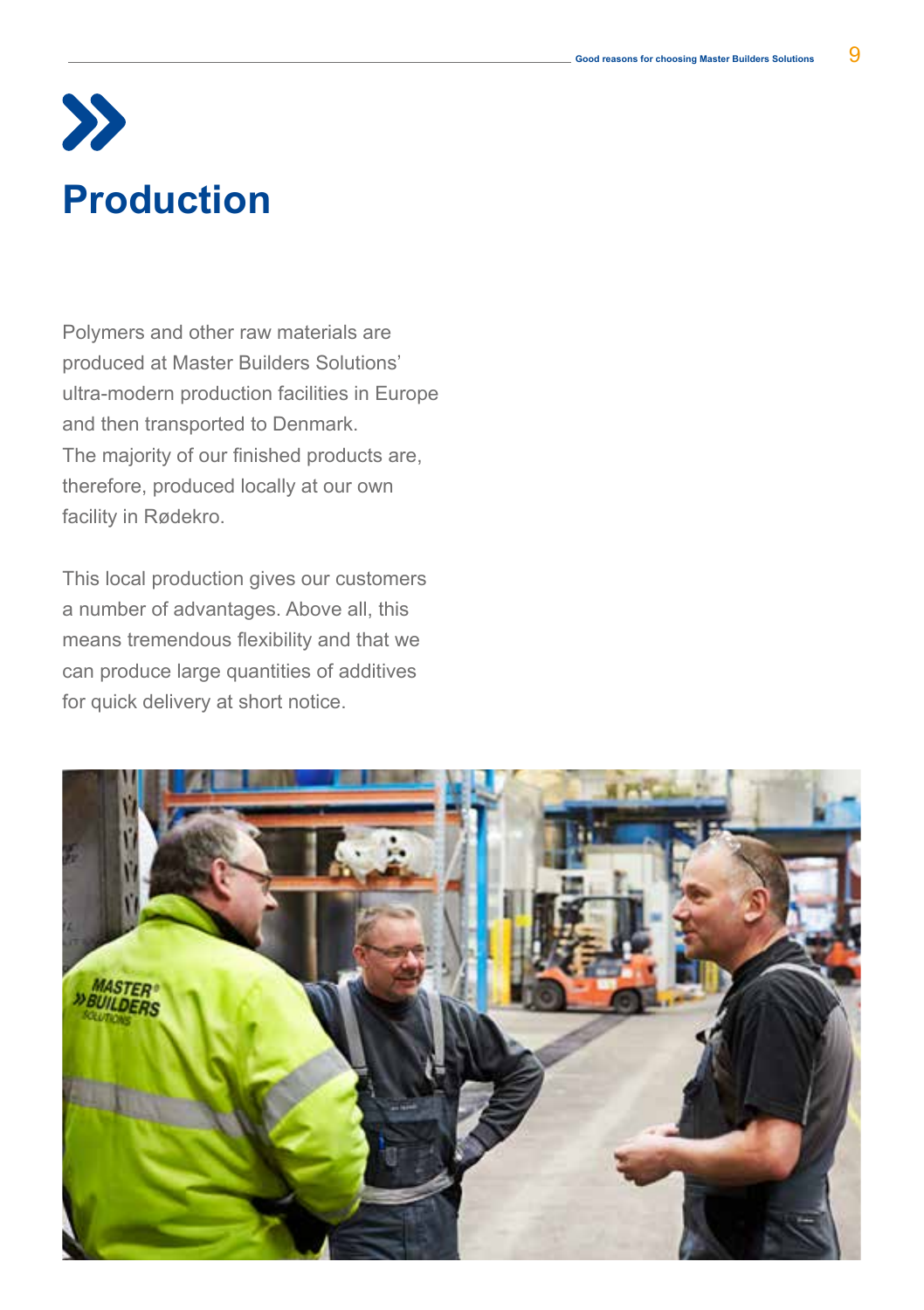$\boldsymbol{\Sigma}$ 

### **Customer service**

Intet samarbejde er bedre end kvaliteten af den daglige kontakt. Derfor vil du som kunde opleve, at medarbejderne i vores kundeservice er både erfarne, serviceminded, engagerede, fleksible – og proaktive.

Det sidste betyder bl.a., at vi sætter os godt ind i dine leveringsmønstre, slutprodukter og forretningsgange, så vi i videst muligt omfang kan være på forkant med udvikling, produktion og leverancer.

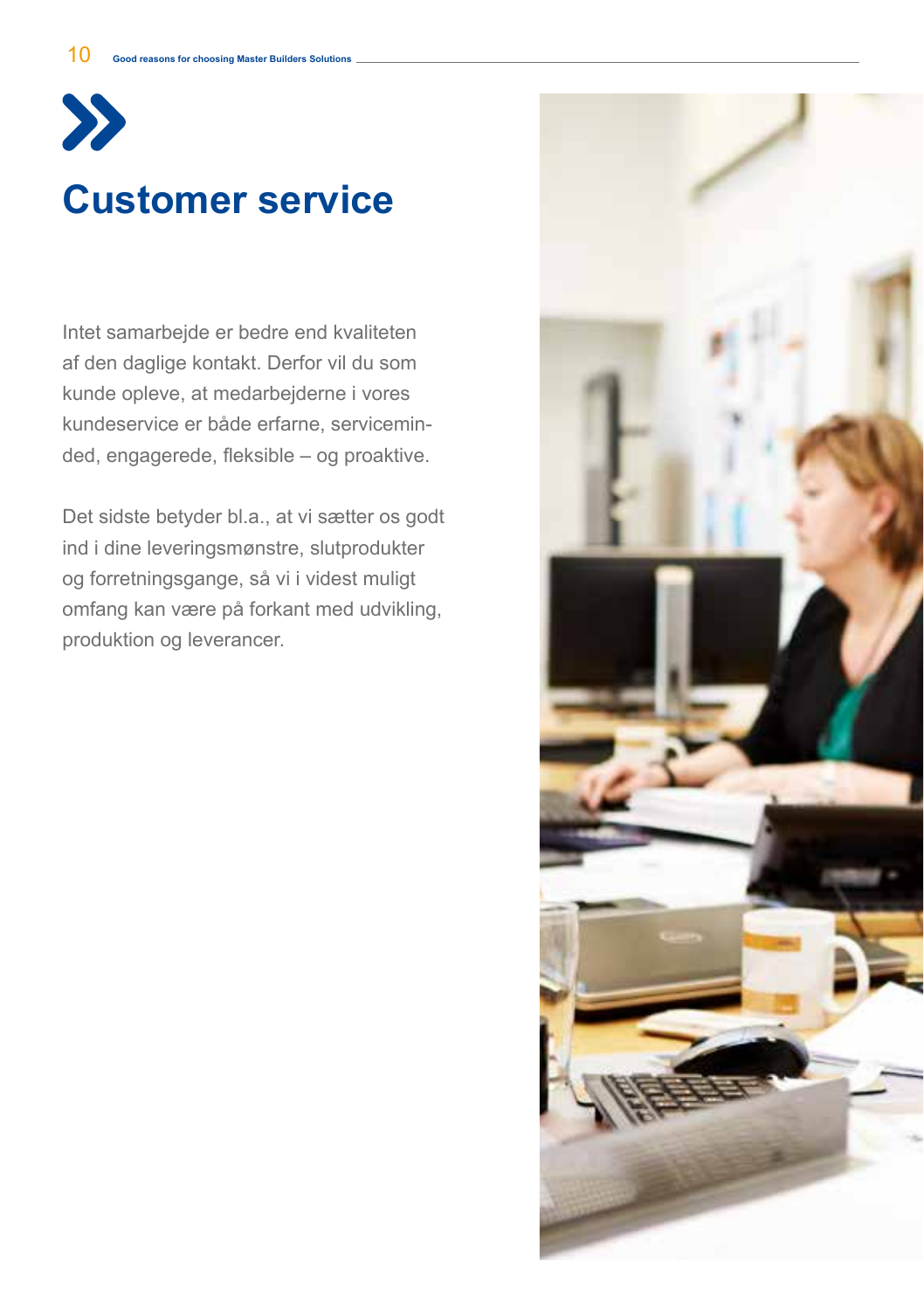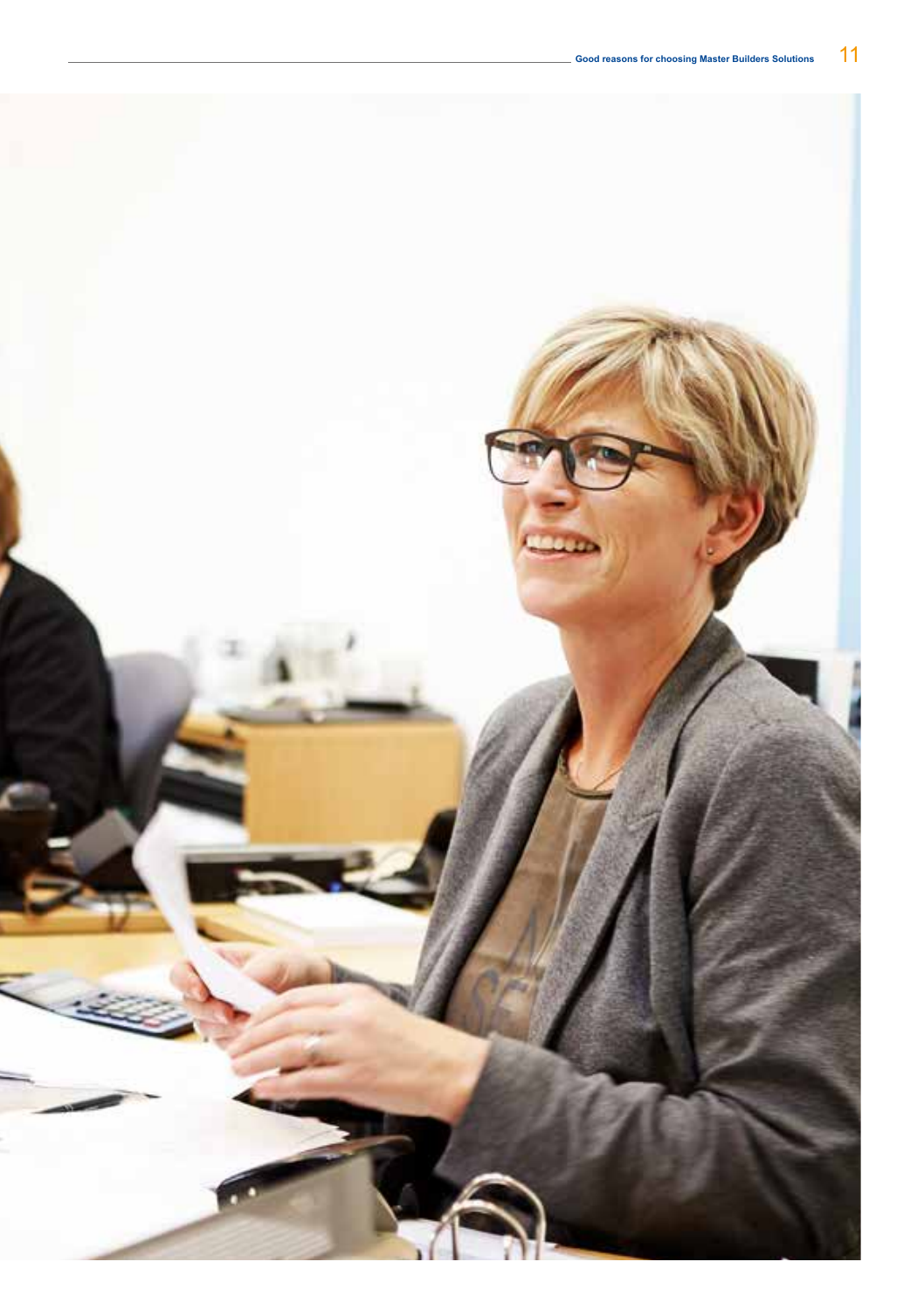# $\boldsymbol{\Sigma}$ **Logistics**

Precision, flexibility and responsibility are the key words in logistics at Master Builders Solutions. Our experienced drivers make their deliveries using tankers and semitrailers across the entire country and, as our customer, you will experience that our drivers are committed when it comes to optimising your deliveries.

Our main products are typically delivered within a few days. And if you need to find a solution to special logistical challenges or have the delivery of additives coordinated with other Master Builders Solutions products, our customer services and our drivers can manage this, where physically possible.

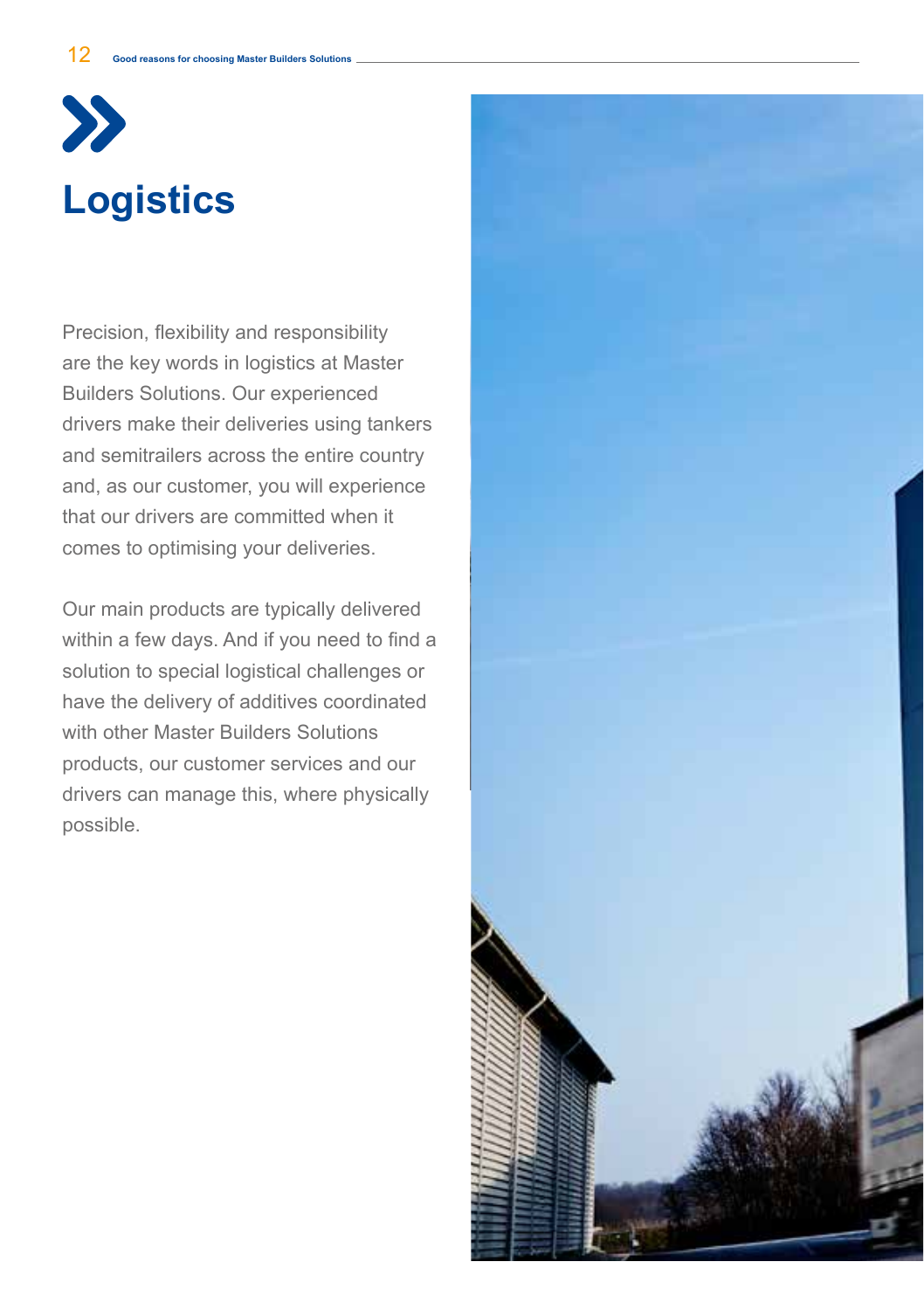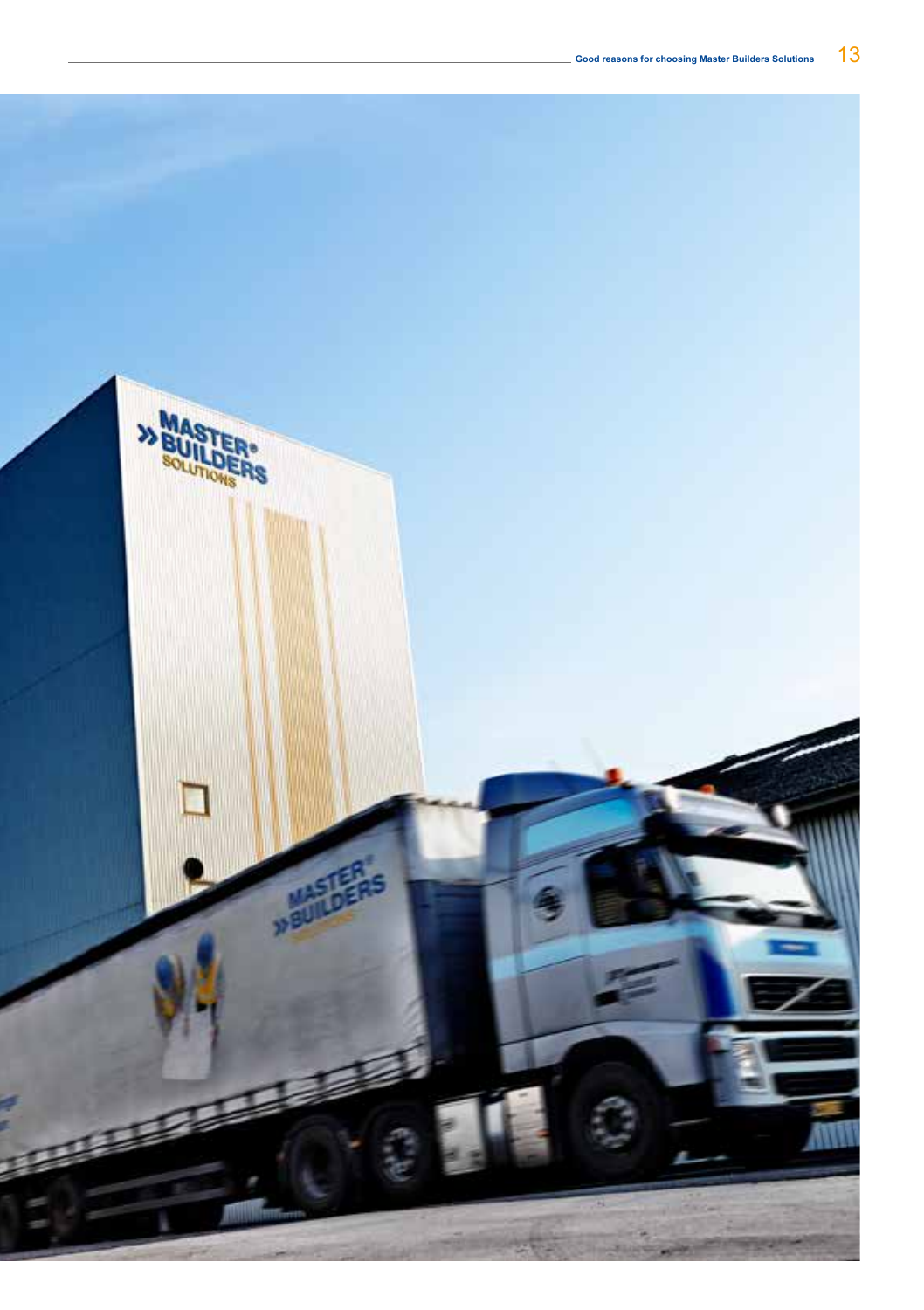

## **Quality and environment**

As a chemical group, Master Builders Solutions have a special obligation to deliver safe high-quality products to our customers, at the same time as conducting our business in an environmentally sound manner. In order to ensure this, Master Builders Solutions is certified in accordance with the international standard, ISO 14001 for the environment and we comply therefore, as a minimum, with the legislation applying and other environmental requirements Master Builders Solutions has accepted.

For Master Builders Solutions, quality means that our customers receive products and services individually adapted to the customer's need and requirements. Quality also means that customers receive the advice necessary to be able to choose the most optimal solution. In order to ensure this, Master Builders Solutions is certified in accordance with the international quality standard, ISO 9001.

In addition, all our products are CE marked, where legislation requires this.

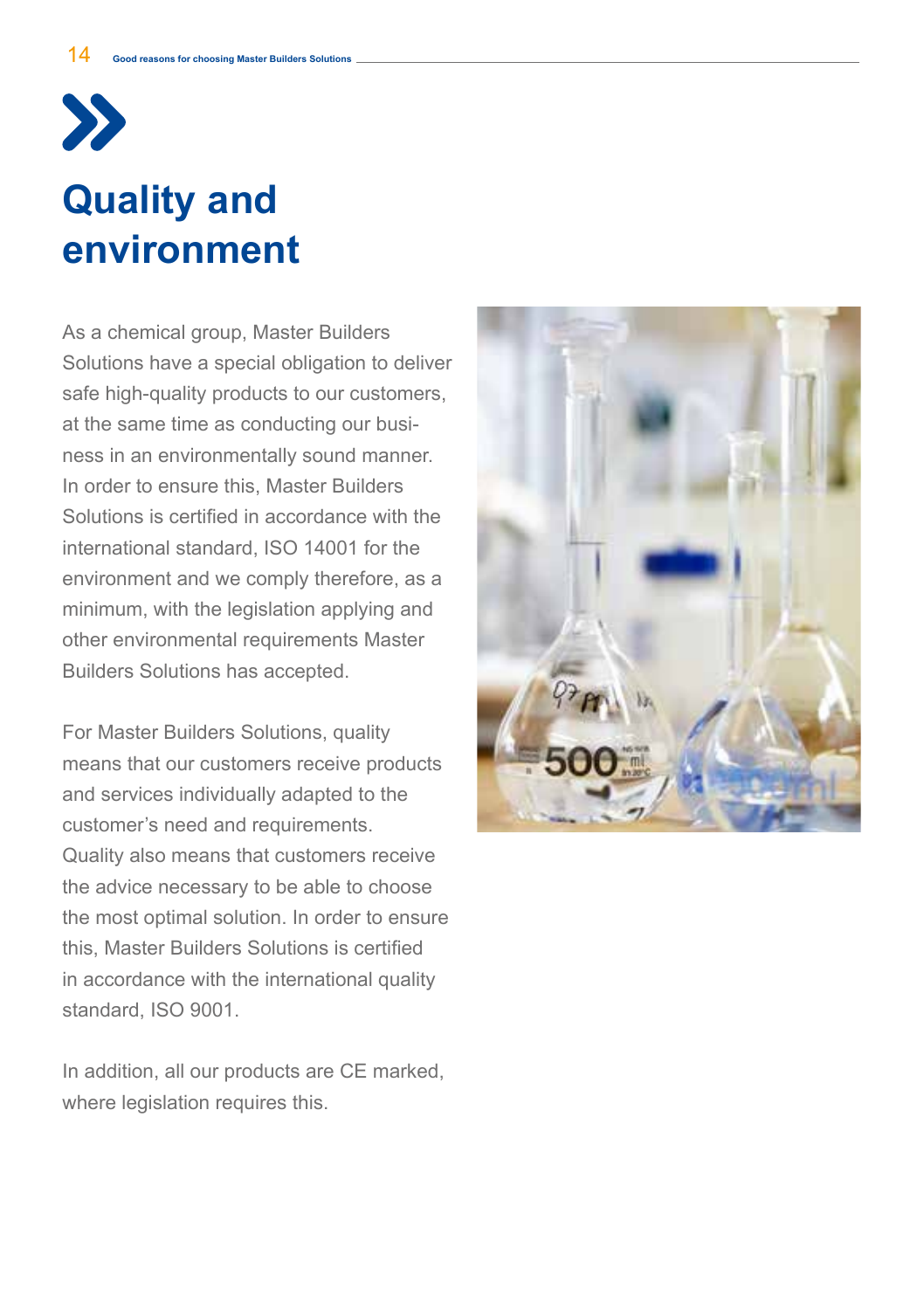# $\sum$

## **Master Builders Solutions**

In 2014, when we gathered 30 brands under the new global superbrand, Master Builders Solutions, we introduced a completely new business concept at the same time. A concept that links the group's enormous professional expertise and experience together across countries, industries and market segments.

At the same time, Master Builders Solutions means that the innovation taking place at our development and research centres all around the world benefits all our customers instead of ending up a limited local success far from Denmark.

In the Danish organisation, the Master Builders Solutions concept actually ensures that you get the maximum benefits from the synergy between our four main segments: Admixture, Concrete Repair, Waterproofing and Flooring.